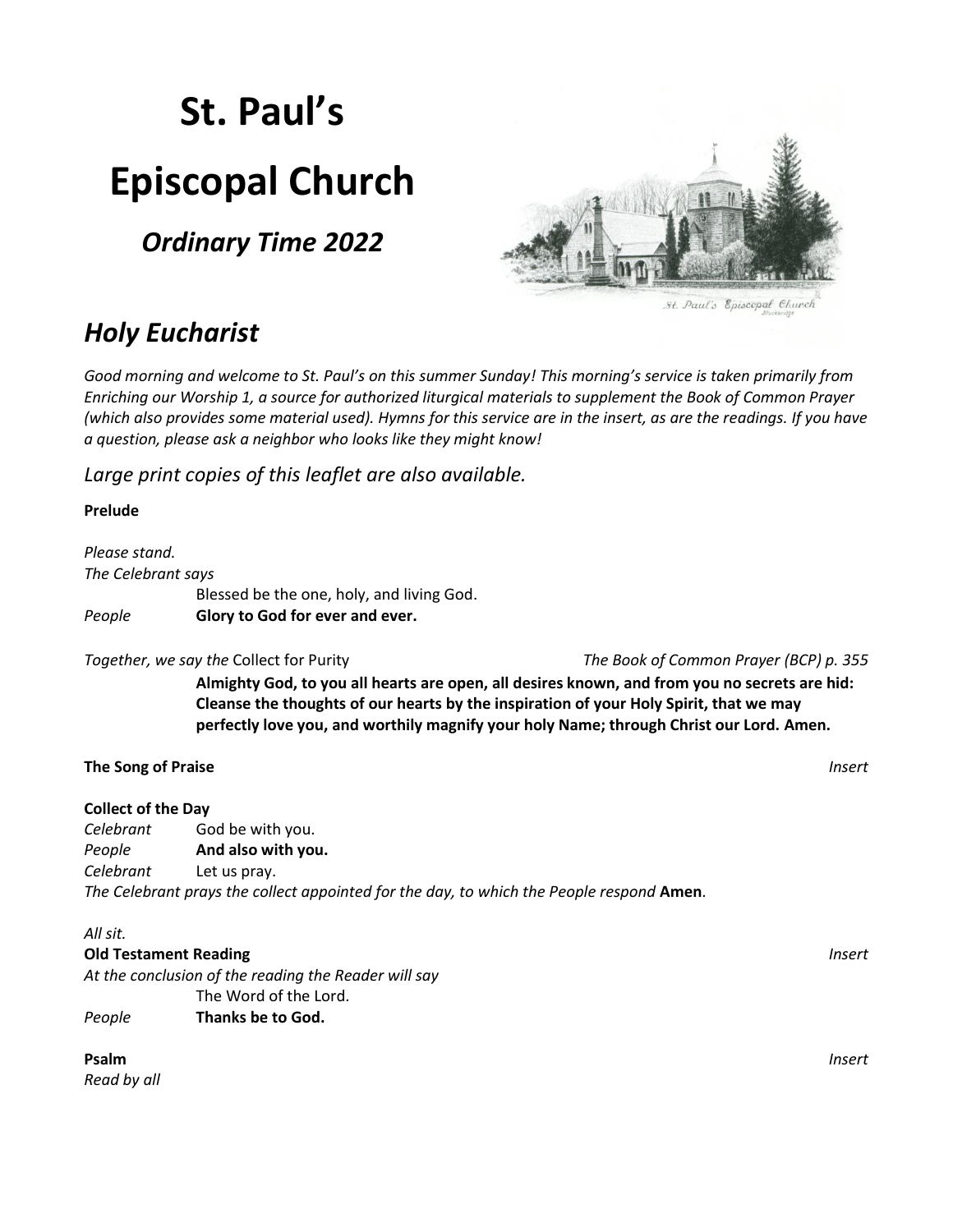*All stand for the Alleluia Sequence and the Holy Gospel*



Words and Music: Fintan O'Carroll and Christopher Walker (b.1947) @ 1985 OCP Publications, 5536 NE Hassalo, Portland, OR 97213 [www.ocp.org]. All rights reserved. Used by permission.

#### **Holy Gospel** *Insert*

Gospeller The Holy Gospel of our Lord Jesus Christ according to *People* **Glory to you, Lord Christ.**

*At the conclusion of the Gospel reading, the Gospeller will say*

The Gospel of the Lord.

People **Praise to you, Lord Christ.**

#### **Sermon**

**Nicene Creed** *All stand and together say* **We believe in one God, the Father, the Almighty, maker of heaven and earth, of all that is, seen and unseen.**

**We believe in one Lord, Jesus Christ, the only Son of God, eternally begotten of the Father, God from God, Light from Light, true God from true God, begotten, not made, of one Being with the Father; through him all things were made.**

**For us and for our salvation he came down from heaven, was incarnate of the Holy Spirit and the Virgin Mary and became truly human.**

**For our sake he was crucified under Pontius Pilate; he suffered death and was buried.**

**On the third day he rose again in accordance with the Scriptures; he ascended into heaven and is seated at the right hand of the Father. He will come again in glory to judge the living and the dead, and his kingdom will have no end.**

**We believe in the Holy Spirit, the Lord, the giver of life, who proceeds from the Father, who with the Father and the Son is worshiped and glorified, who has spoken through the prophets.**

**We believe in one holy catholic and apostolic Church.**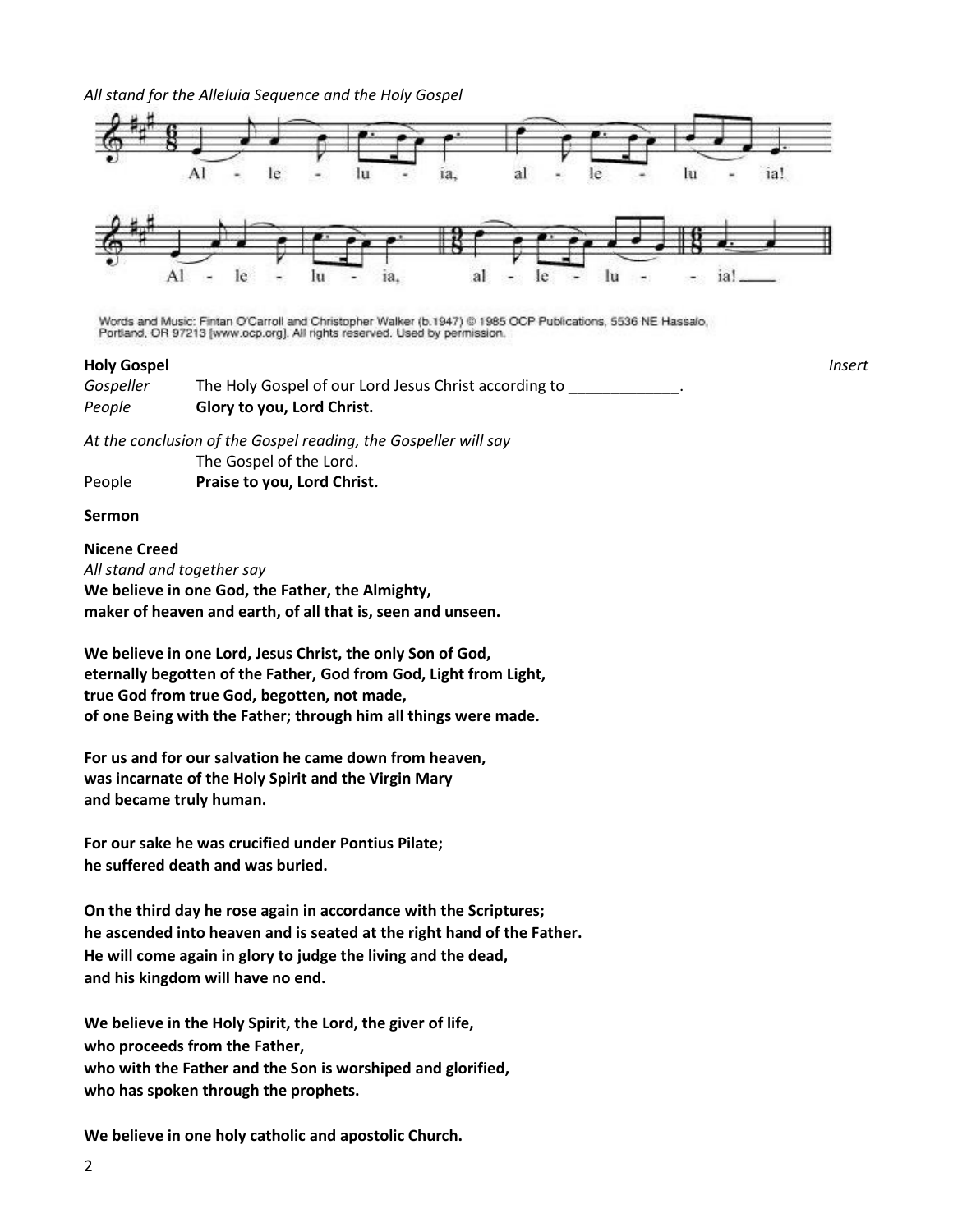### **We acknowledge one baptism for the forgiveness of sins. We look for the resurrection of the dead, and the life of the world to come. Amen. Prayers of the People**

| People | Come, Holy Spirit.                                                                                                                                                                                                            |  |
|--------|-------------------------------------------------------------------------------------------------------------------------------------------------------------------------------------------------------------------------------|--|
|        | Come, Spirit of Truth.                                                                                                                                                                                                        |  |
| Leader | Holy God, you adopt us as your children, joint heirs with your Christ. In your mercy, keep us and<br>love us. May we, and all who have entered into your joy, rest in your presence forever.                                  |  |
| People | Come, Holy Spirit.                                                                                                                                                                                                            |  |
|        | Come, Spirit of Truth.                                                                                                                                                                                                        |  |
|        | The Intercessor will add petitions from St. Paul's Parish Prayer List.                                                                                                                                                        |  |
| Leader | Holy God, you give the gift of healing by your Spirit: bring healing and wholeness to all those on<br>our hearts and minds this day. In your might and mercy, renew the face of the earth; bring<br>renewal to those in need. |  |
| People | Come, Holy Spirit.                                                                                                                                                                                                            |  |
| Leader | Holy God, you poured out your Holy Spirit in your holy city Jerusalem: pour out your Spirit in our<br>own communities. Raise up prophets and dreamers; give us vision. Come, Spirit of Truth.                                 |  |
| People | Come, Holy Spirit.                                                                                                                                                                                                            |  |
|        | Come, Spirit of Truth.                                                                                                                                                                                                        |  |
| Leader | Holy God, the earth is full of your creatures: may all who look to you be given food in due<br>season. Open your hand in desolate places and fill the hungry with good things.                                                |  |
| People | Come, Holy Spirit.                                                                                                                                                                                                            |  |
| Leader | Holy God, you gave your disciples the ability to speak in the languages of the people: may we<br>also speak about your deeds of power throughout the world, that all may know of your<br>salvation. Come, Spirit of Truth.    |  |
| People | Come, Holy Spirit.                                                                                                                                                                                                            |  |
|        | Holy God, by your Spirit you gave birth to your Church: may our many members be the one Body<br>of Christ in this world. Lead us by your Holy Spirit in the ways of truth and love. Come, Spirit of<br>Truth.                 |  |
|        | "Come, Spirit of Truth. Come, Holy Spirit."                                                                                                                                                                                   |  |
| Leader | Friends, do not let your hearts be troubled, and do not let them be afraid. Our God is with us,<br>and in us; therefore, let us pray:                                                                                         |  |

*The Celebrant may add a concluding Collect.*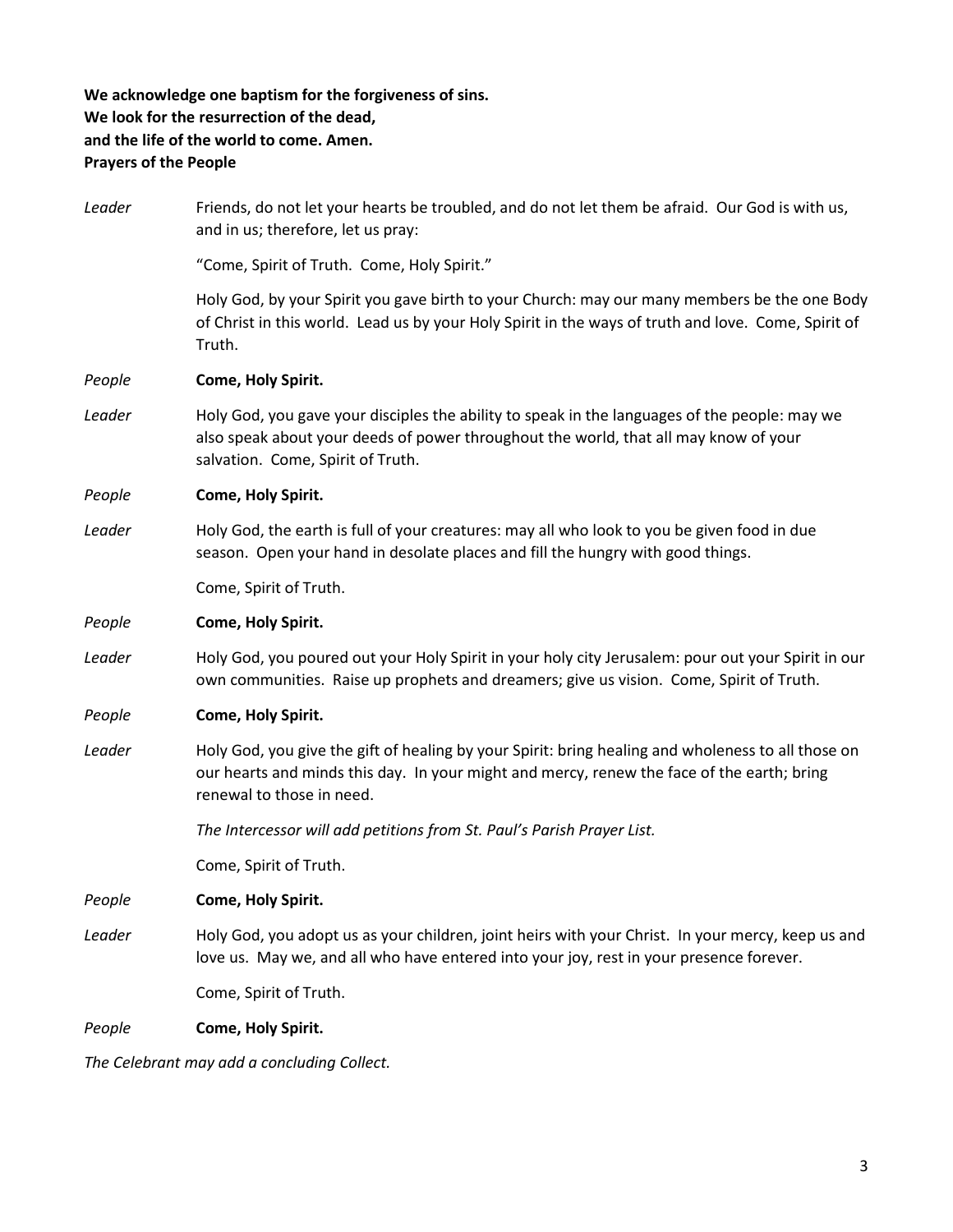*Celebrant* Let us confess our sins to God.

*Silence is kept.*

*Celebrant and People* **God of all mercy, we confess that we have sinned against you, opposing your will in our lives. We have denied your goodness in each other, in ourselves, and in the world you have created. We repent of the evil that enslaves us, the evil we have done, and the evil done on our behalf. Forgive, restore, and strengthen us through our Savior Jesus Christ, that we may abide in your love and serve only your will. Amen.**

*Celebrant* Almighty God have mercy on you, forgive you all your sins through the grace of Jesus Christ, strengthen you in all goodness, and by the power of the Holy Spirit keep you in eternal life. **Amen.**

#### **The Peace**

*Celebrant* The peace of Christ be always with you. *People* **And also with you.**

*Then the ministers and the People greet one another in the name of the Lord.*

#### **Welcome and Announcements**

*Remain seated for the* **Offertory Hymn** *Insert*

A*s the gifts are brought forward, all stand to sing the Doxology*

**Praise God from whom all blessings flow. Praise Him all creatures here below. Praise Him above, ye heavenly host. Praise Father, Son, and Holy Ghost. Amen.**

**Great Thanksgiving** Eucharistic Prayer 1 *Enriching our Worship*

| Celebrant | The Lord be with you.                      |
|-----------|--------------------------------------------|
| People    | And also with you.                         |
| Celebrant | Lift up your hearts.                       |
| People    | We lift them to the Lord.                  |
| Celebrant | Let us give thanks to the Lord our God.    |
| People    | It is right to give our thanks and praise. |
| Celebrant |                                            |

It is truly right, and good and joyful, to give you thanks, all-holy God, source of life and fountain of mercy.

You have filled us and all creation with your blessing and fed us with your constant love; you have redeemed us in Jesus Christ and knit us into one body. Through your Spirit you replenish us and call us to fullness of life.

Therefore, joining with Angels and Archangels and with the faithful of every generation, we lift our voices with all creation as we sing: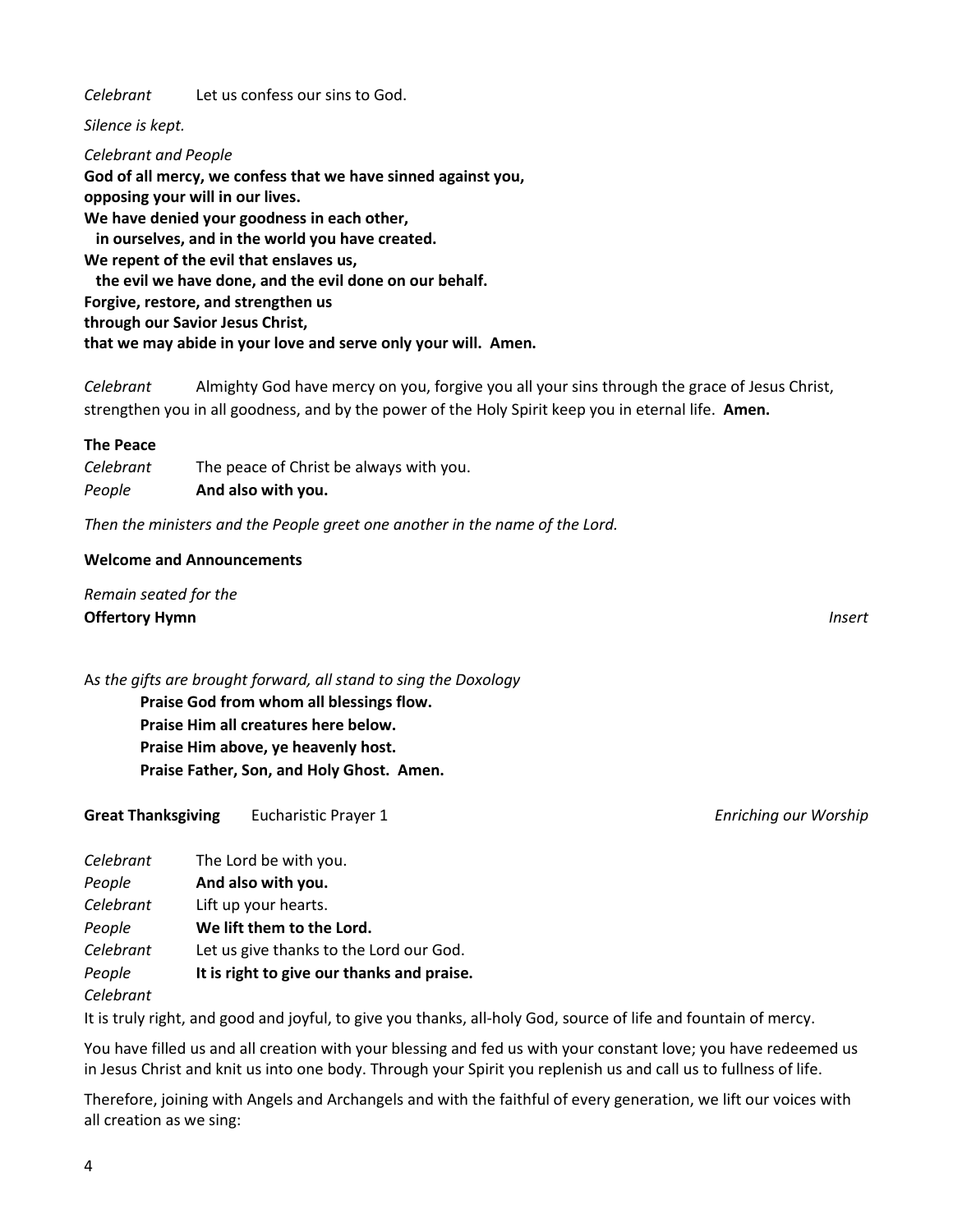

#### *The Celebrant continues*

Blessed are you, gracious God, creator of the universe and giver of life. You formed us in your own image and called us to dwell in your infinite love. You gave the world into our care that we might be your faithful stewards and show forth your bountiful grace.

But we failed to honor your image in one another and in ourselves; we would not see your goodness in the world around us; and so we violated your creation, abused one another, and rejected your love. Yet you never ceased to care for us, and prepared the way of salvation for all people.

Through Abraham and Sarah you called us into covenant with you. You delivered us from slavery, sustained us in the wilderness, and raised up prophets to renew your promise of salvation. Then, in the fullness of time, you sent your eternal Word, made mortal flesh in Jesus. Born into the human family, and dwelling among us, he revealed your glory. Giving himself freely to death on the cross, he triumphed over evil, opening the way of freedom and life.

On the night before he died for us, our Savior Jesus Christ took bread, and when he had given thanks to you, he broke it, and gave it to his friends, and said: "Take, eat: This is my Body which is given for you. Do this for the remembrance of me."

As supper was ending, Jesus took the cup of wine, and when he had given thanks, he gave it to them, and said: "Drink this, all of you: This is my Blood of the new Covenant, which is poured out for you and for all for the forgiveness of sins. Whenever you drink it, do this for the remembrance of me."

Therefore we proclaim the mystery of faith:

*Celebrant and People* **Christ has died.**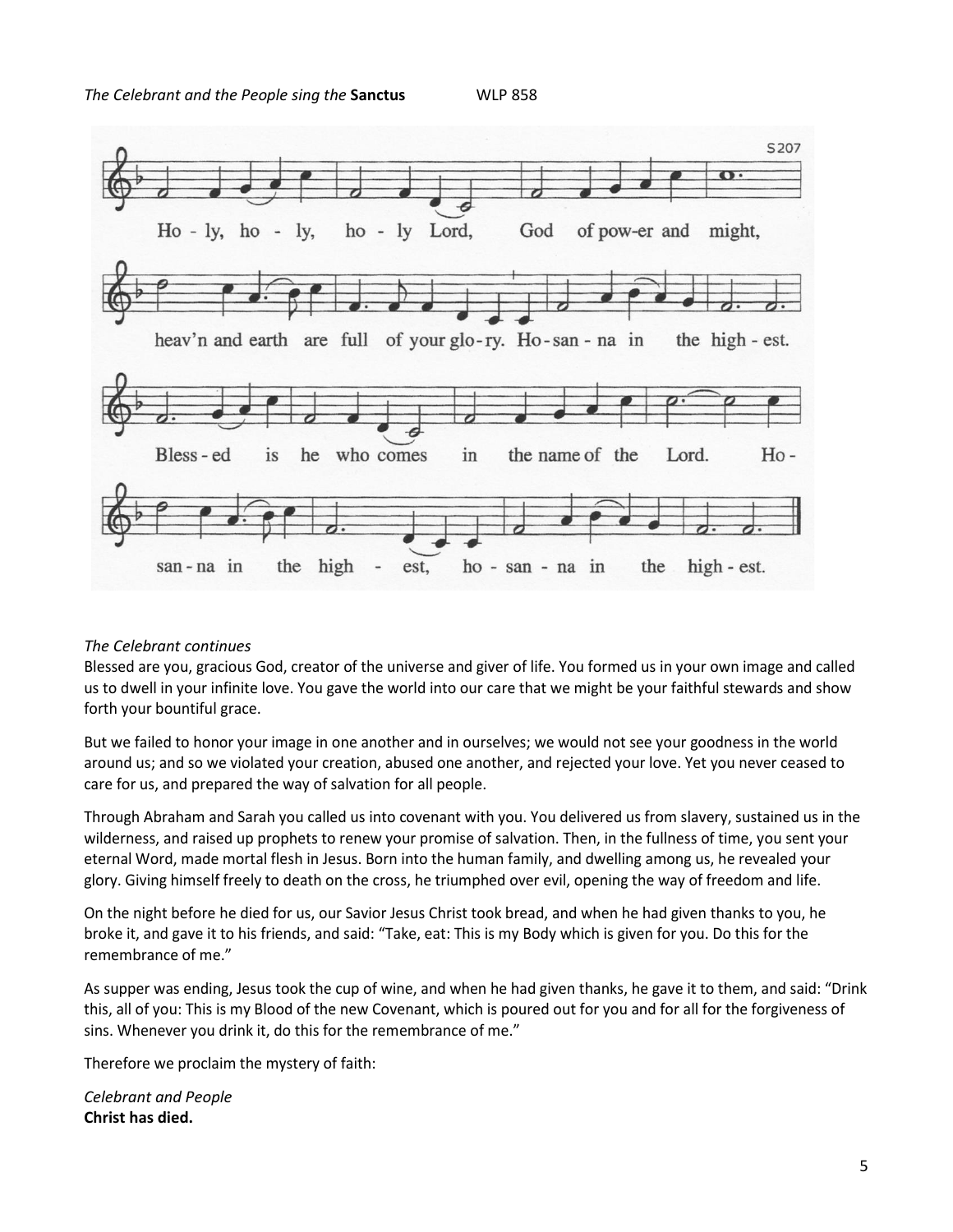#### **Christ is risen. Christ will come again***.*

#### *The Celebrant continues*

Remembering his death and resurrection, we now present to you from your creation this bread and this wine.

By your Holy Spirit may they be for us the Body and Blood of our Savior Jesus Christ. Grant that we who share these gifts may be filled with the Holy Spirit and live as Christ's Body in the world. Bring us into the everlasting heritage of your daughters and sons, that with Blessed Mary, St. Paul, and all your saints, past, present, and yet to come, we may praise your Name for ever.

Through Christ and with Christ and in Christ, in the unity of the Holy Spirit, to you be honor, glory, and praise, for ever and ever. **AMEN**.

*Celebrant* And now, as our Savior Christ has taught us, we are bold to say, *People and Celebrant* **Our Father in heaven, hallowed be your Name, your kingdom come, your will be done,** 

 **on earth as in heaven. Give us today our daily bread. Forgive us our sins as we forgive those who sin against us. Save us from the time of trial, and deliver us from evil. For the kingdom, the power, and the glory are yours, now and for ever. Amen.**

#### **Breaking of the Bread**

*A period of silence is kept.*

#### **Fraction Anthem**

*Celebrant* God of promise, you have prepared a banquet for us. People **Happy are those who are called to the Supper of the Lamb.**

#### *Celebrant*

The Gifts of God for the People of God.

*Specific instructions will be given by the Celebrant for how to receive communion following best practices while Covid risk is high. Please know that all are welcome to come to the table of our Lord for communion or simply for a blessing. Gluten-free wafers are available upon request to the server.*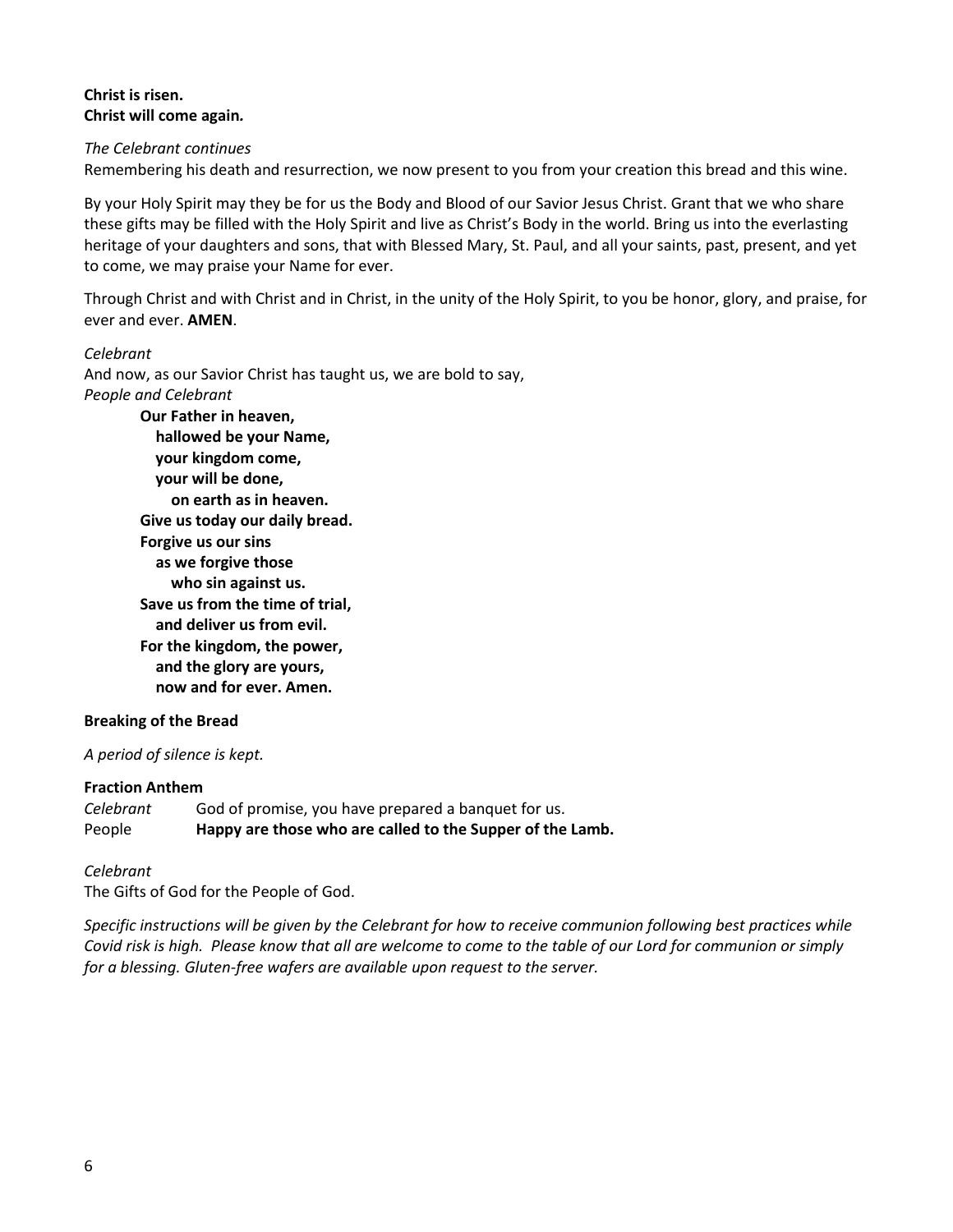*After Communion,* the C*elebrant says* Let us pray.

#### *Celebrant and People*

**God of abundance, you have fed us with the bread of life and cup of salvation; you have united us with Christ and one another; and you have made us one with all your people in heaven and on earth. Now send us forth in the power of your Spirit, that we may proclaim your redeeming love to the world and continue for ever in the risen life of Christ our Savior. Amen.**

*All stand for the*  **Blessing**

*Remain standing as we sing the* **Closing Hymn** *Insert*

#### **Sending Forth**

*A priest dismisses the congregation, to which the people respond People* **Thanks be to God.**

#### **Postlude**

+ + + + +

*Please return this bulletin after the service so we may use it again.*